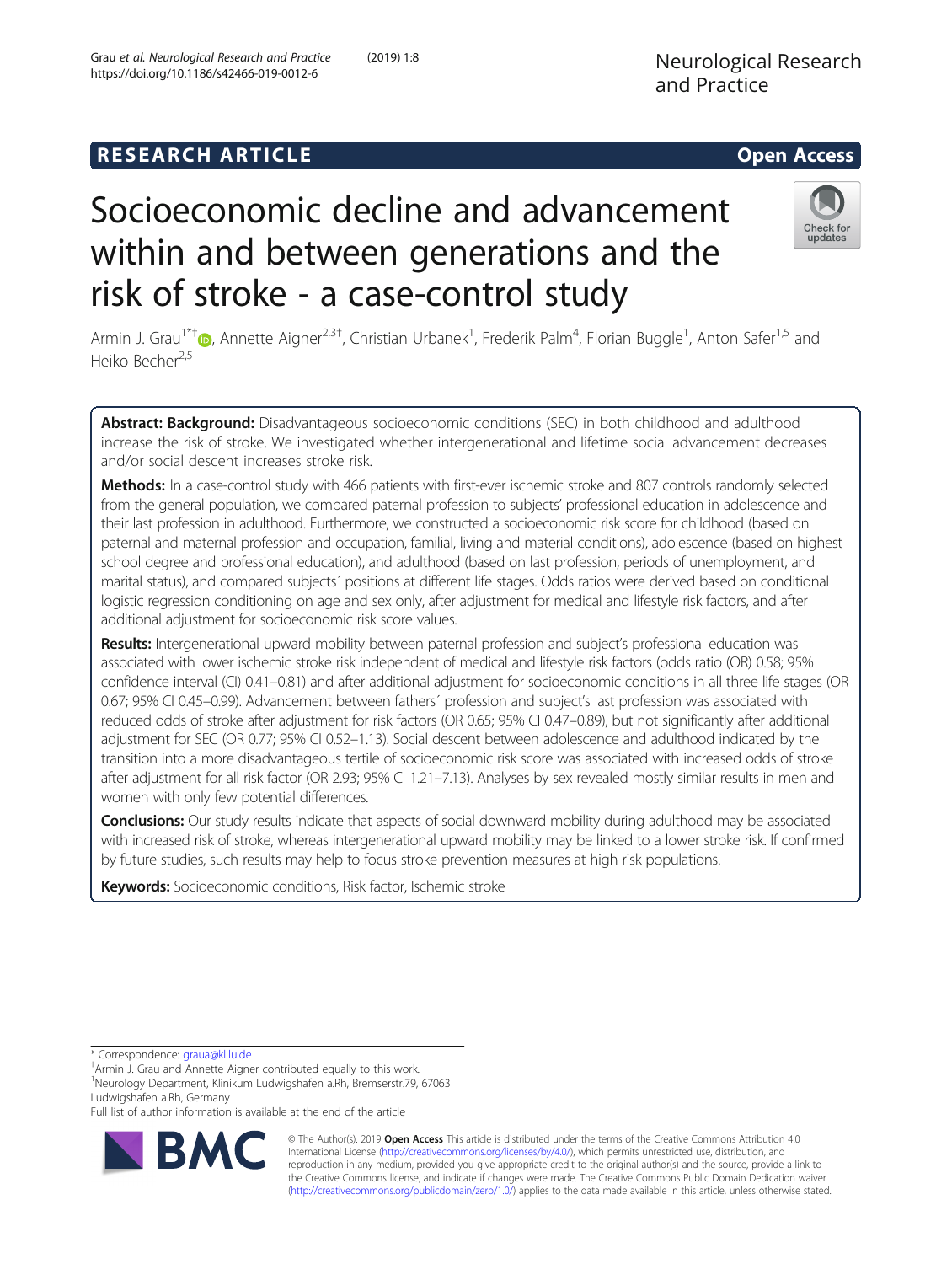# Background

Disadvantageous socioeconomic conditions are associated with increased incidence and mortality of stroke both in global perspectives and within populations worldwide [[1,](#page-5-0) [2](#page-5-0)]. Low socioeconomic status is a risk factor for stroke that is associated with but not fully explained by common vascular risk factors [[2\]](#page-5-0). Previously, we reported that disadvantageous socioeconomic conditions (SEC) in childhood are independently associated with higher risk of ischemic stroke later in adulthood [[3\]](#page-5-0). Using a socioeconomic risk score, low socioeconomic conditions during both childhood (OR 1.77; 95% CI 1.20–2.60) and adulthood (OR 1.74; 95% CI 1.16–2.60) were associated with stroke risk after adjustment for common stroke risk factors and SEC in other life stages. For disadvantageous conditions during adolescence, we found a non-significant trend towards an association with stroke risk (OR 1.64; 95% CI 0.97–2.78). A recent meta-analysis confirms disadvantageous childhood SEC as a stroke risk factor [\[4](#page-5-0)]. Social upward mobility as compared to the parental generation and during own adulthood may be associated with higher self-consciousness and better health awareness and may thus, contribute to protection from vascular diseases and stroke. Downward mobility can lead to frustration and stressful life events that may increase stroke risk. However, ambitious behavior associated with social advancement may also pose stress to the individual and may thus increase stroke risk. Data on social mobility and risk of vascular diseases and particularly of stroke are scarce  $[5-10]$  $[5-10]$  $[5-10]$  $[5-10]$  $[5-10]$ . It is insufficiently understood whether social upward or downward mobility related to the parental generation or to social status in early adulthood would alter stroke risk. Therefore, we explored whether aspects of social advancement during lifetime are associated with reduced and aspects of social decline with increased risk of ischemic stroke.

### Subjects and methods

Within the Ludwigshafen Stroke Study (LuSSt), a population-based stroke registry [[11](#page-5-0)], we performed a case-control study with patients with first-ever ischemic stroke (cases) and age- and sex-matched stroke-free controls, randomly selected from the general population [[3](#page-5-0)]. LuSSt used standard definitions and multiple overlapping methods of case-ascertainment in order to identify all cases with incident stroke or transient ischemic attack among the population of Ludwigshafen am Rhein, a center of chemical industry with about 165,000 inhabitants.

The design of the case-control study was reported previously [[3\]](#page-5-0). Shortly, inclusion criteria for cases and controls included age between 18 and 80 years, Caucasian ethnicity, permanent residency in the study area, and written informed consent to study participation. Inclusion criterion for cases was the diagnosis of a first-ever ischemic stroke based on an acute neurological deficit lasting > 24 h with no other reason than cerebral ischemia. All cases received neuroimaging (cerebral computed tomography or magnetic resonance imaging) excluding cerebral hemorrhage. For practical reasons, recruitment that took place from October 2007 to April 2012 was restricted to cases who were admitted to the Klinikum Ludwigshafen. Roughly 93% of all stroke patients under the age of 80 are admitted to the Neurology Department of the Klinikum Ludwigshafen which accommodates the only stroke unit within the city. Exclusion criteria for both cases and controls included any previous stroke, myocardial infarction within past 90 days, dementia, severe aphasia or any other relevant communication barrier, and severe disability which impeded participation in the interview.

Controls were recruited based on a random sample of Ludwigshafen residents drawn from the population registry. Selected subjects received invitation letters with detailed information on the study and an invitation for interview and examination to the Klinikum Ludwigshafen. Persons not responding were contacted by telephone or sent a reminder letter. Data collected included anthropometric measures, previous diseases, smoking, alcohol intake, physical activity, diet, medication, and socioeconomic history. Data were double entered and checked for completeness and plausibility.

We recruited 470 cases with first-ever ischemic stroke (188 women (40.0%); mean age  $66.5 \pm 10.8$  years) and 282 men (mean age  $65.5 \pm 10.7$  years)) and 809 control subjects (338 women (41.8%), mean age  $66.4 \pm 11.1$  years; 471 men (58.2%), mean age  $67.9 \pm 9.5$  years)). Participation rate was 73.7% in cases and 46.6% in controls [[3\]](#page-5-0).

Vascular risk factors and diseases were assessed as reported previously. [\[3\]](#page-5-0) Information on SEC in childhood, adolescence, and adulthood was collected in detail and used to develop a socioeconomic risk score for each life period [\[3](#page-5-0)]. Risk score values for childhood were constructed based on paternal occupation (academic (0 points), non-academic white collar (1 point), blue collar and unskilled professions (2 points)), maternal occupation (academic and non-academic white collar professions, also including housewifes (0 points), blue collar and unskilled professions (1 point)), family conditions (growing-up with both parents (0 point), one parent (1 point), without parents (2 points)), number of siblings  $(0-3 \ (0 \ point), >3 \ (1 \ point)$ , living conditions (rooms per person  $(> 1 \ (0 \text{ points}), \ 0.5-1 \ (1$ point), <0.5 (2 points); toilet in the house or apartment (yes (0 points), no (1 point)), parental car-ownership (yes (0 points), no (1 point)), estimated familial income as compared to class-mates (upper half (0 points), lower half (1 point)), and episodes of paternal unemployment (no (0 points), yes (1 point)).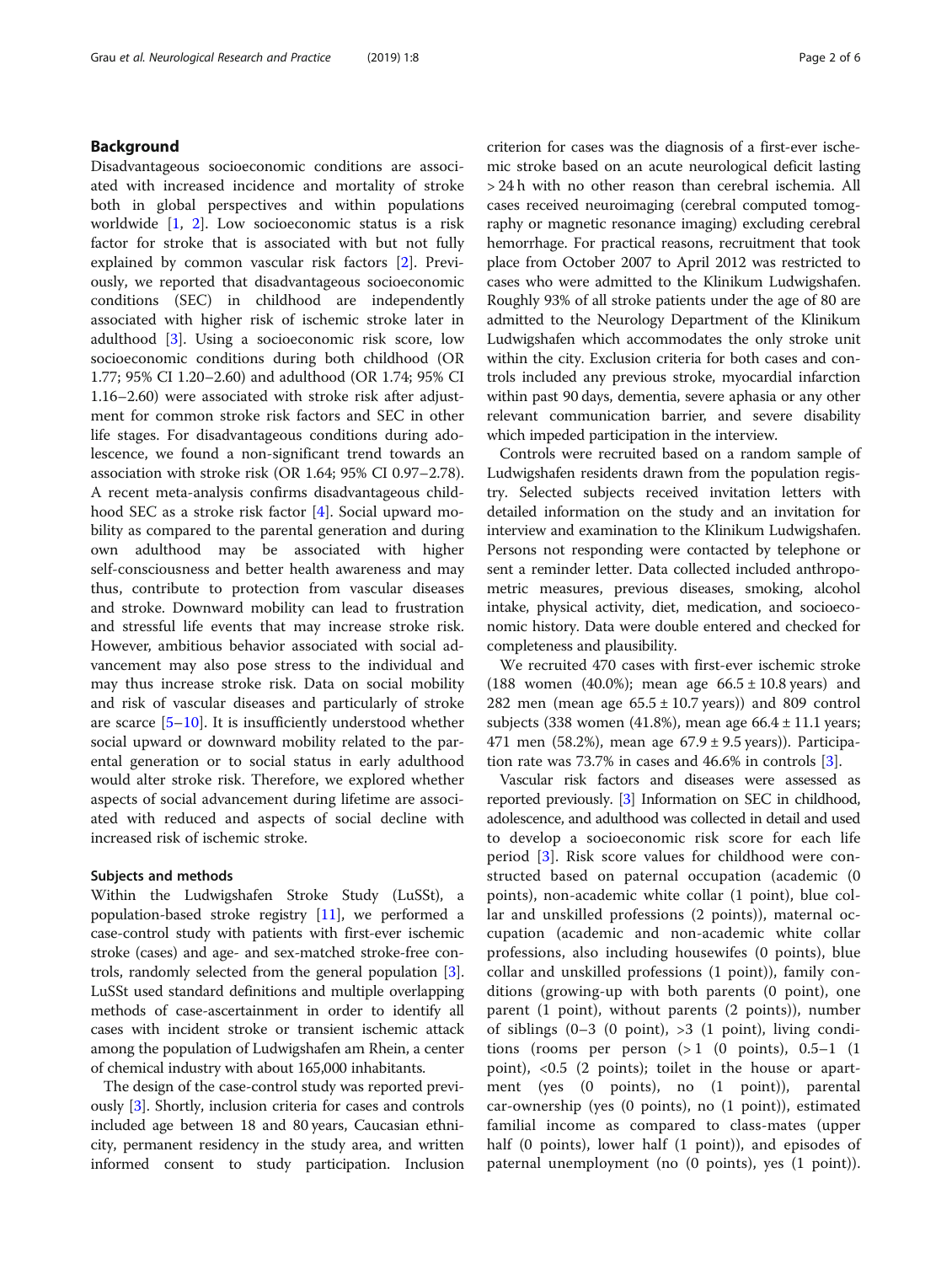Risk score values ranged from 0 (advantageous conditions) to 12 (disadvantageous conditions). The risk score for adolescence was based on highest school degree (high school (12–13 school years, 0 points), middle school (10 school years, 2 points) and primary school (8–9 school years, 4 points)) and professional education (academic exam (0 points), non-academic white collar professional degree (1 point), skilled worker (2 points), unskilled worker including housewives (4 points)) and ranged from 0 to 8 points with higher numbers indicating lower educational levels. The risk score for adulthood was based on last profession before stroke or retirement (professions typically requiring academic training (0 points), non-academic white collar professions (1 point), skilled blue collar professions (2 points) and unskilled professions including housewives (4 points)), periods of unemployment > 6 months (no (0 points), yes (2 points)), and marital status (being married or living in partnership (0 points) versus being divorced, single or widowed (2 points)) [[2](#page-5-0)]. The derived socioeconomic risk scores in childhood, adolescence and adulthood were each categorized into risk strata based on tertiles from controls´ values, thus representing low, middle and high risk strata. Social decline and advancement were defined as reaching any higher or lower tertile, respectively.

To examine occupational advancement or decline, we compared paternal professions with the first professional education in adolescence/early adulthood and subjects´ last profession (categorized as academic, white-collar non-academic (clerk), combined unskilled and skilled blue collar workers/other including housewives).

Approval by the ethics committee of the Landesärztekammer Rheinland-Pfalz (837.333.05(4991)) was obtained. All subjects gave written informed consent.

# Statistical analysis

We report absolute and relative frequencies of individual social mobility categories by case-control status and sex. Odds ratio (OR) estimates along with 95% confidence intervals (CI) are derived from conditional logistic regression. In a first model we only condition on 2-year-age and sex groups. A second model additionally adjusts for medical and lifestyle risk factors (hypertension, diabetes mellitus, hypercholesterolemia, atrial fibrillation, peripheral arterial disease, current smoking, frequent high alcohol consumption, low physical activity, low number of teeth and low number of dentist visits, cardiac failure, coronary heart disease, fruit and vegetable consumption). A third model additionally adjusted for socioeconomic risk scores in childhood, adolescence, and adulthood (model 3). This final model was also used for stratified analyses by sex. As all analyses are of exploratory nature, we did not adjust for multiple testing. Imputation of missing values was performed as reported previously [\[3\]](#page-5-0). Two cases and four controls yet had to be excluded. Data management was performed with the statistical software SAS, data analyses with  $R$  [\[12\]](#page-5-0), conditional logistic regression with the R package survival  $[13]$  $[13]$ , visualization with ggplot2  $[14]$ .

# Results

More control subjects than cases achieved a higher professional status as their fathers in both adolescence (30.1% (controls) versus 19.3% (cases)) and later adulthood (36.7% (controls) versus 23.6% (cases)). Professional advancement in adolescence as compared to paternal profession was associated with a reduced risk of stroke after adjustment for all stroke risk factors and socioeconomic status in childhood, adolescence, and later adulthood (OR 0.67; 95% CI 0.45–0.99). Professional advancement between fathers´ profession and subject's last profession was associated with reduced odds of stroke after adjustment for medical and lifestyle risk factors (OR 0.65; 95% CI 0.47–0.89). About two thirds of stroke cases and about half of the controls belonged to the same professional category as their fathers in both adolescence (professional training; cases: 70.8%; controls: 57.0%) and late adulthood (last profession; cases: 67.0%; controls 52.4%). Thus, in the intergenerational comparison, consistency was the predominant pattern. Advancement between professional training (adolescence) and the last profession in late adulthood was not associated with stroke risk. Professional descent did not alter stroke risk in the multivariable models (Table [1\)](#page-3-0).

In analyses of risk score tertiles, changes between childhood and both adolescence and later adulthood did not differ between cases and controls and were not associated with stroke risk. However, mobility into a higher risk score stratum between adolescence and later adulthood indicating social descent was linked to increased odds of stroke even in the fully adjusted model (OR 2.93; 95% CI 1.21–7.13) (Table [2](#page-3-0)).

Stratification by sex revealed mostly similar results in men and women with a few differences, especially for socioeconomic advancement when childhood and adolescence risk scores were compared. In this case advancement showed the tendency of being a risk factor for men but protective for women, although both effects were not significant (Fig. [1](#page-4-0)).

# **Discussion**

We assessed the association between social mobility and ischemic stroke risk using two different measures. Intergenerational professional advancement was associated with a lower risk of stroke. Using a multifaceted socioeconomic risk score at different life stages that did not only include professional status, relative socioeconomic downward mobility between adolescence and late adulthood was independently associated with increased stroke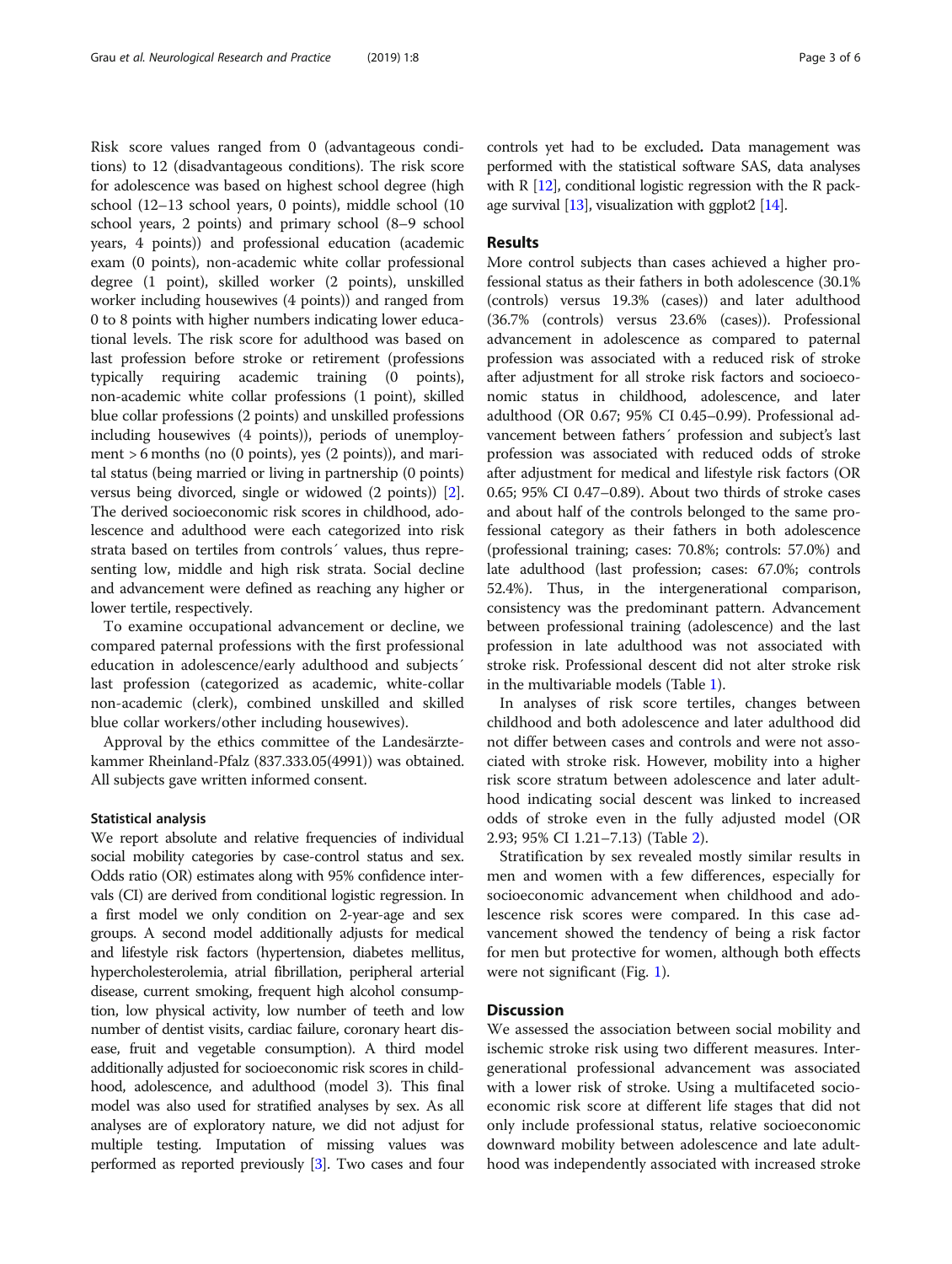<span id="page-3-0"></span>Table 1 Professional status as measure of social mobility between childhood, adolescence and late adulthood

| Variable                                                | Category    | Cases $n = 466$ | Controls $n = 807$ | Model variant           |                         |                         |
|---------------------------------------------------------|-------------|-----------------|--------------------|-------------------------|-------------------------|-------------------------|
|                                                         |             |                 |                    | Model 1 <sup>a</sup>    | Model 2 <sup>b</sup>    | Model 3 <sup>c</sup>    |
| Fathers' profession vs. subjects' professional training | Advancement | 90 (19.3%)      | 243 (30.1%)        | 0.50<br>$(0.37 - 0.67)$ | 0.58<br>$(0.41 - 0.81)$ | 0.67<br>$(0.45 - 0.99)$ |
|                                                         | No change   | 330 (70.8%)     | 460 (57.0%)        | 1.00                    | 1.00                    | 1.00                    |
|                                                         | Descent     | 46 (9.9%)       | 104 (12.9%)        | 0.64<br>$(0.43 - 0.95)$ | 0.76<br>$(0.48 - 1.20)$ | 0.95<br>$(0.59 - 1.53)$ |
| Fathers' profession vs. subjects' last profession       | Advancement | 110 (23.6%)     | 296 (36.7%)        | 0.52<br>$(0.40 - 0.69)$ | 0.65<br>$(0.47 - 0.89)$ | 0.77<br>$(0.52 - 1.13)$ |
|                                                         | No change   | 312 (67.0%)     | 423 (52.4%)        | 1.00                    | 1.00                    | 1.00                    |
|                                                         | Descent     | 44 (9.4%)       | 88 (10.9%)         | 0.68<br>$(0.45 - 1.02)$ | 0.80<br>$(0.50 - 1.28)$ | 1.00<br>$(0.61 - 1.63)$ |
| Professional training vs. last profession               | Advancement | 50 (10.7%)      | 68 (8.4%)          | 1.18<br>$(0.79 - 1.78)$ | 1.07<br>$(0.67 - 1.72)$ | 0.77<br>$(0.44 - 1.34)$ |
|                                                         | No change   | 355 (76.2%)     | 607 (75.2%)        | 1.00                    | 1.00                    | 1.00                    |
|                                                         | Descent     | 61 (13.1%)      | 132 (16.4%)        | 0.87<br>$(0.61 - 1.23)$ | 0.96<br>$(0.64 - 1.44)$ | 0.95<br>$(0.61 - 1.48)$ |

*OR* odds ratio, CI confidence interval<br><sup>a</sup>logistic regression model, conditioned on age (2-year age intervals) and sex

<sup>b</sup> additionally adjusted for hypertension, diabetes mellitus, hypercholesterolemia, atrial fibrillation, coronary heart disease, peripheral arterial disease, cardiac failure, number of teeth, smoking, alcohol consumption, dentist visits, physical activity, fruit consumption, vegetable consumption

<sup>c</sup> additionally adjusted for socioeconomic scores in childhood, adolescence, and adulthood [\[2\]](#page-5-0)

risk. This finding is not detected if only professional status was analyzed. Both results indicate that social advancement is rather associated with a lower risk and social decline with an increased risk of stroke.

Evidence that socioeconomic mobility may importantly influence cardiovascular risk is limited and data are scarce, particularly for stroke [[5](#page-5-0)–[10\]](#page-5-0). In Swedish women, moving from non-manual parental work to manual work in adulthood was linked to increased stroke mortality compared to stable non-manual occupation after adjustment for education [[7](#page-5-0)]. Swedish women whose families were upwardly or downwardly mobile during their childhood had increased risk of ischemic stroke [[8](#page-5-0)]. In a previous smaller case-control study, advancement from paternal manual work to non-manual work in the index person was associated with lower risk of stroke in univariable analysis but this did not reach significance after multivariable adjustment [[9\]](#page-5-0).

Social status inconsistency with lower educational attainment and higher occupational position was an independent risk factor of cardiovascular diseases including stroke in men, but not in women in a cohort

Table 2 Social mobility between childhood, adolescence and late adulthood. Analysis of risk score strata

| Variable                  | Category    | Cases $n = 466$ | Controls $n = 807$ | Model variant        |                      |                     |  |
|---------------------------|-------------|-----------------|--------------------|----------------------|----------------------|---------------------|--|
|                           |             |                 |                    | Model 1 <sup>a</sup> | Model 2 <sup>b</sup> | Model $3c$          |  |
| Childhood vs. adolescence | Advancement | 130 (27.9%      | 211 (26.2%)        | $1.03(0.78 - 1.37)$  | $0.95(0.68 - 1.31)$  | $0.99(0.45 - 2.22)$ |  |
|                           | No change   | 244 (52.4%)     | 406 (50.3%)        | 1.00                 | 1.00                 | 1.00                |  |
|                           | Descent     | 92 (19.7%)      | 190 (23.5%)        | $0.84(0.62 - 1.15)$  | $0.77(0.54 - 1.10)$  | $0.64(0.29 - 1.39)$ |  |
| Childhood vs. adulthood   | Advancement | 109 (23.4%)     | 208 (25.8%)        | $0.91(0.67 - 1.24)$  | $0.97(0.68 - 1.39)$  | $0.74(0.39 - 1.41)$ |  |
|                           | No change   | 191 (41.0%)     | 339 (42.0%)        | 1.00                 | 1.00                 | 1.00                |  |
|                           | Descent     | 166 (35.6%)     | 260 (32.2%)        | $1.07(0.81 - 1.41)$  | $1.02(0.74 - 1.41)$  | $1.21(0.63 - 2.34)$ |  |
| Adolescence vs. adulthood | Advancement | 59 (12.7%)      | 130 (16.1%)        | $1.01(0.70 - 1.44)$  | $1.27(0.84 - 1.92)$  | $0.58(0.25 - 1.36)$ |  |
|                           | No change   | 235 (50.4%)     | 462 (57.3%)        | 1.00                 | 1.00                 | 1.00                |  |
|                           | Descent     | 172 (36.9%)     | 215 (26.6%)        | 1.49 (1.14-1.95)     | $1.43(1.05 - 1.95)$  | $2.93(1.21 - 7.13)$ |  |

OR odds ratio, CI confidence interval<br><sup>a</sup> logistic regression model, conditioned on age (2-year age intervals) and sex

**b** additionally adjusted for hypertension, diabetes mellitus, hypercholesterolemia, atrial fibrillation, coronary heart disease, peripheral arterial disease, cardiac

failure, number of teeth, smoking, alcohol consumption, dentist visits, physical activity, fruit consumption, vegetable consumption

<sup>c</sup> additionally adjusted for socioeconomic scores in childhood, adolescence, and adulthood [\[2\]](#page-5-0)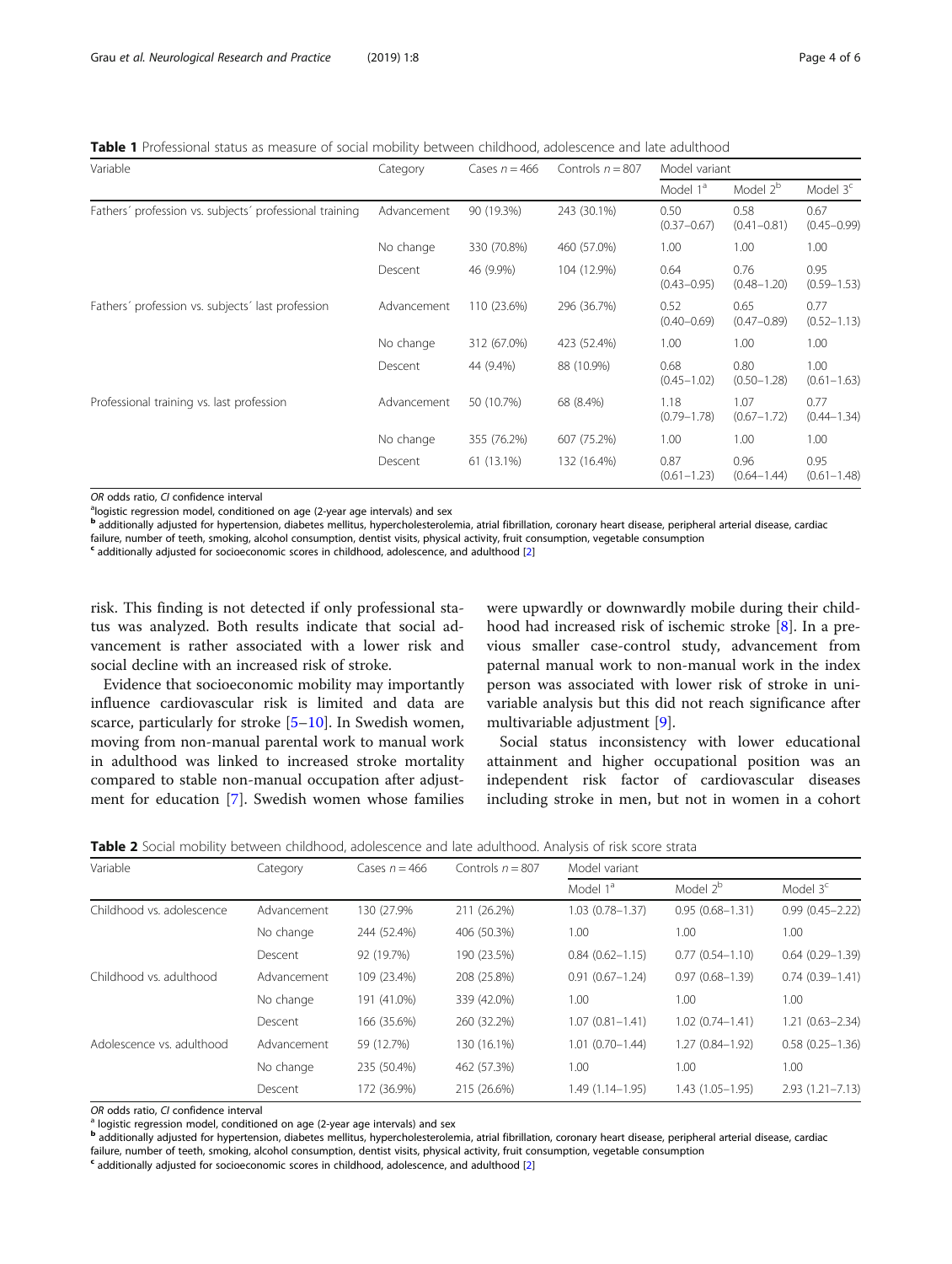<span id="page-4-0"></span>

study. Separate data on stroke were not reported [[10](#page-5-0)]. In contrast to this finding, we did not detect any risk modification by differences between professional training and later professional status in men, however, a non-significant trend was seen in women.

Behavioral, psychological, and biological factors may contribute to the link between SEC including social mobility and stroke [[6\]](#page-5-0). We adjusted for several behavioral factors, however, residual influences may still play a role. Social advancement may give rise to positive effects including health promoting behaviors and to an optimistic attitude although it can also pose psychological pressure to the individual. Downward mobility may adversely affect stroke risk through its impact on mental health. Perceived psychosocial stress, although being an imprecise term, is independently associated with the risk of stroke as is depression [[6,](#page-5-0) [15\]](#page-5-0).

There are several limitations of our study. Due to the inclusion and exclusion criteria of the study protocol we recruited mostly patients of German background. Thus, the role of migration could not be studied. Our study may also have been limited by a selection bias towards controls with a more active lifestyle and better chances of social advancement and by difficulties in assigning women to occupational groups in the same way as men. Our data are based on a case-control study; thus, causality cannot be inferred from the results. It is possible that less healthy subjects may be prone to both stroke and downward social mobility.

Despite such limitations, the results of our study are consistent and indicate that aspects of social downward mobility may be associated with increased risk and upward mobility may be linked to decreased risk of stroke. However, further studies and preferably larger and prospective ones are required to confirm our findings.

# Conclusions

The results from our study suggest that aspects of social downward mobility during adulthood may be linked to increased risk of stroke. In contrast, intergenerational upward mobility was associated with a lower stroke risk. If confirmed by future studies, such findings could assist in identifying high-risk populations and prevention programs should focus on socially underprivileged groups.

#### Acknowledgements

We thank Mrs. Maike Elfner for her valuable help in study organization.

#### Funding

The study was funded by the Deutsche Forschungsgemeineschaft (DFG). [BE 2056/5–1, GR 1102/5–1, GR 1687/2–1].

#### Availability of data and materials

The datasets used in this study are available from the corresponding author on reasonable request.

#### Authors' contributions

AG and HB initiated the case-control study and wrote the study protocol. AG and AA developed the idea for the data analysis and AA performed the statistical analysis of this manuscript. FP, CU and FB were involved in the design and supervised thefield work of the case-control study. AS and HB contributed to data analysis. All authors read and approved the final manuscript.

#### Ethics approval and consent to participate

Approval by the ethics committee of the Landesärztekammer Rheinland-Pfalz (837.333.05(4991)) was obtained. All subjects gave written informed consent.

#### Consent for publication

not applicable.

#### Competing interests

The authors declare that they have no competing interests.

#### Publisher's Note

Springer Nature remains neutral with regard to jurisdictional claims in published maps and institutional affiliations.